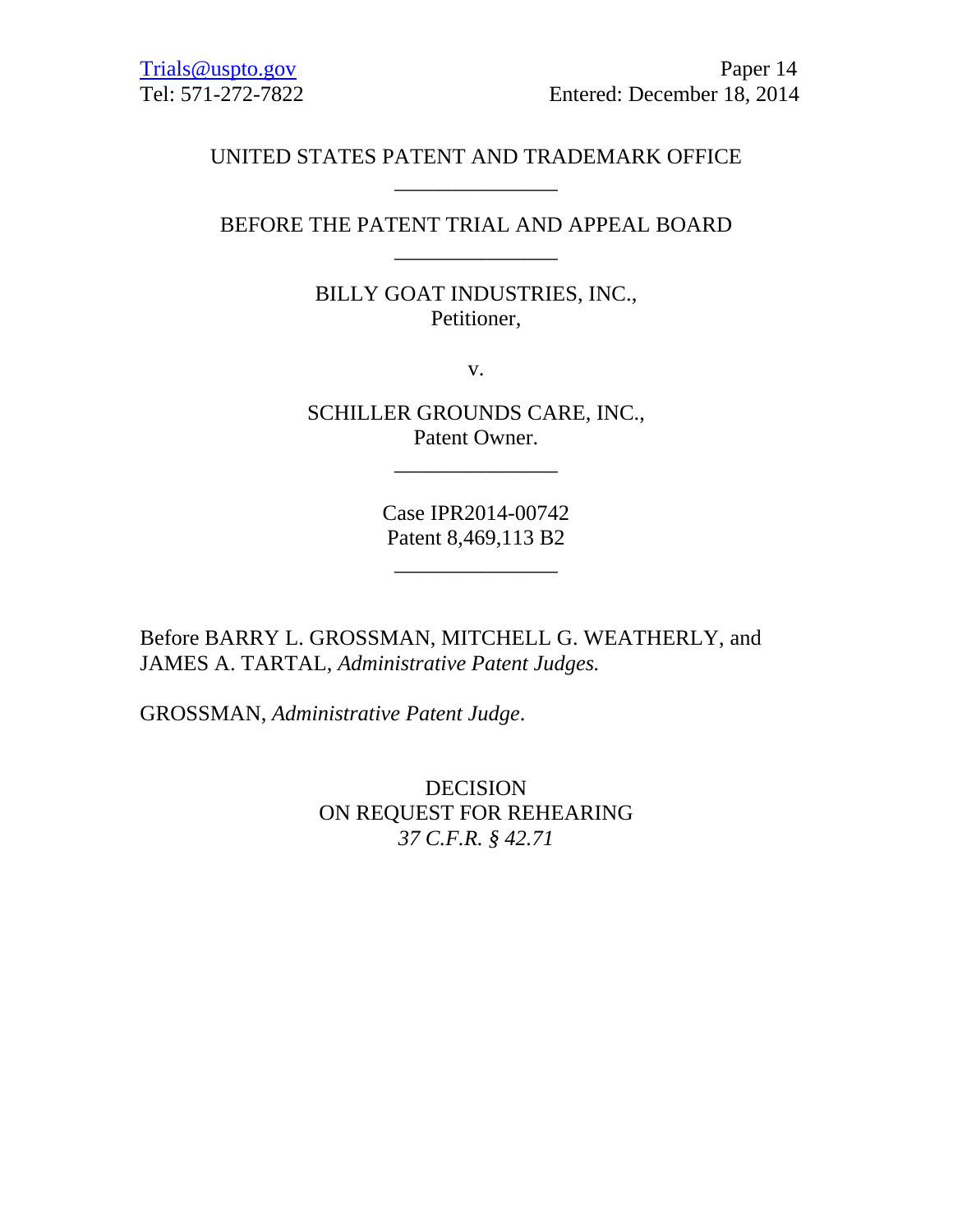### I. INTRODUCTION

Billy Goat Industries, Inc. ("Petitioner") timely filed a Request for Panel Rehearing (Paper 11, "Req. Reh'g.") requesting rehearing of our decision (Paper 8, "Decision") instituting *inter partes* review of claims 1, 5, 6, and 10 of U.S. Patent No. 8,469,113 B2 (Ex. 1002, "the '113 patent"). For the reasons stated below, we deny Petitioner's request.

### II. DISCUSSION

When rehearing a decision on institution, the Board reviews the decision for an abuse of discretion. 37 C.F.R. § 42.71(c). The burdens and requirements of a request for rehearing are stated in 37 C.F.R. § 42.71(d):

> (d) Rehearing.  $\ldots$  The burden of showing a decision should be modified lies with the party challenging the decision. The request must specifically identify all matters the party believes the Board misapprehended or overlooked, and the place where each matter was previously addressed in a motion, an opposition, or a reply.

In its Petition, Petitioner sought *inter partes* review of claims 1, 5, 6, and 10 of the '113 patent as under 35 U.S.C. § 103(a) first as obvious over Hamilton<sup>1</sup> and Groundsman<sup>2</sup> and second as obvious over BlueBird Manual<sup>3</sup> and Hamilton. Decision 4. We instituted *inter partes* review of claims 1, 5, 6, and 10 as obvious over BlueBird Manual and Hamilton. We did not institute *inter partes* review based on Hamilton and Groundsman. *Id.* at 2, 31–32.

 $\overline{a}$ 

 $^{1}$  GB 2 410 284 A, Ex. 1004.

 $2$  Pedestrian Operated Turf Cutter Model TC300 Parts Manual, Ex. 1005.

<sup>3</sup> Parts Manual Model: SC550A/968999351, Manual No. 539 11 32-31 REV.01, Ex. 1006.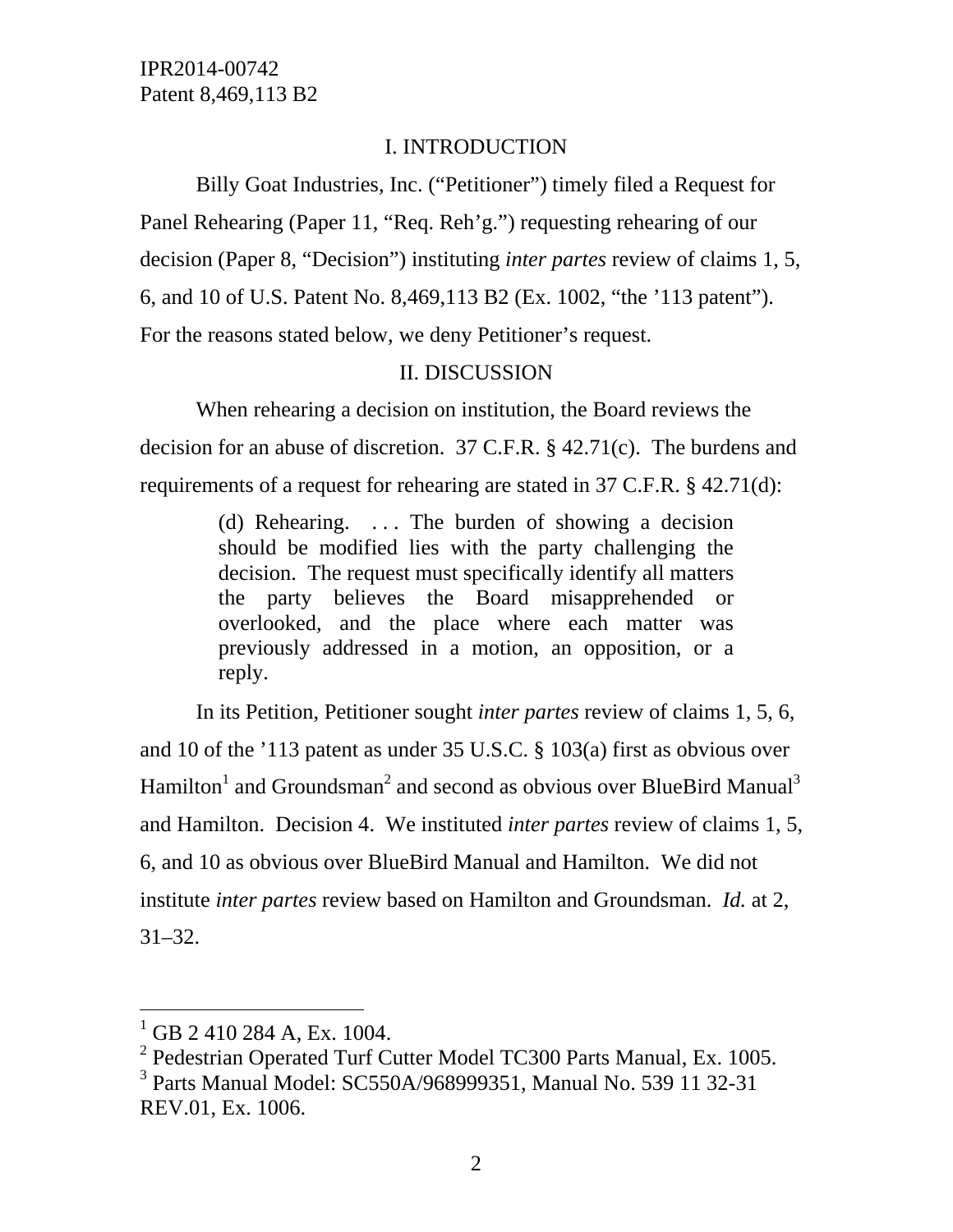Petitioner requests reconsideration of our decision not to institute *inter partes* review based on Hamilton and Groundsman because, in Petitioner's view, our Decision adopted inconsistent positions regarding the phrase "secured to a [first/second] side of the enclosure" (referred to as the "secured to" phrase). Req. Reh'g. 2–4. Based on Petitioner's asserted construction, Petitioner requests that we reconsider the denial of *inter partes* review based on Hamilton and Groundsman. *Id.* at 1. Petitioner also asserts that we overlooked Exhibits 1008 and 1009 in the context of our claim construction. *Id.* at 4–5.

### *Claim Interpretation*

The claim phrase at issue is "a first plate secured to a first side of the enclosure and a second plate secured to a second side of the enclosure," which is in independent claim 1 (the "secured to" phrase). Petitioner argued that the "secured to" phrase should be construed "*to require direct contact (i.e., no spacing)*, and specifically to mean 'fixed to a [first/second] side of the enclosure *without being spaced apart* from the [first/second] side of the enclosure'." Pet. 5 (emphasis added). Patent Owner took a different position and asserted that this phrase "should be given [its] plain and ordinary meaning." Decision 6, *citing* Prelim. Resp. 6.

The following disclosure from the Specification of the '113 patent describes the relationship of the parts recited in the "secured to" phrase:

> The first and second plates 40, 42 are secured, and preferably bolted, to respective first and second sides 20a, 20b of the gear casting housing 20. However, it will be understood by those skilled in the art that the plates 40, 42 may be attached to the gear casting housing 20 by any appropriate alternative means, such as by welding, and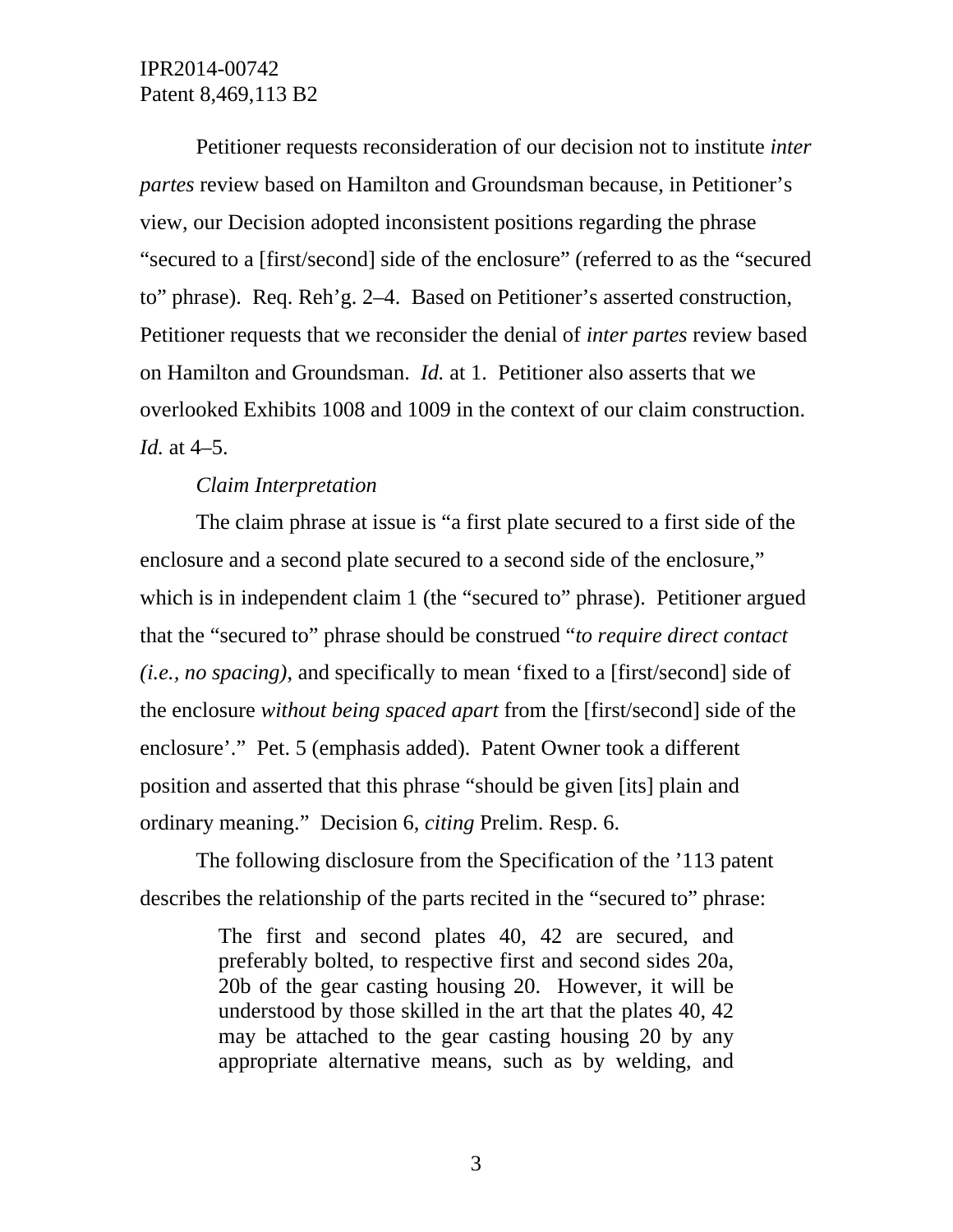that the positions of the first and second plates 40, 42 may be inverted.

#### Ex. 1002, col. 6, ll. 34–40.

Petitioner cited the quoted disclosure from the Specification (Pet. 5), and also relied on the prosecution history for Petitioner's proposed interpretation of the "secured to" phrase (*id.*).

In our Decision, we discussed in detail the construction of the "secured to" phrase (Dec. 5–8). We addressed specifically Petitioner's argument that, based upon the prosecution history of the '113 patent, the phrase "secured to" should be construed "to require direct contact (i.e., no spacing), and specifically to mean 'fixed to a [first/second] side of the enclosure without being spaced apart from the [first/second] side of the enclosure.'" Decision 5, *citing* Pet. 5. We determined that, contrary to Petitioner's argument, the statements from the prosecution history relied on by Petitioner and the Specification of the '113 patent do not establish or suggest that the applicant disavowed or limited any scope of the phrase "secured to," as asserted by Petitioner. Decision 8. Accordingly, we declined to limit the "secured to" phrase as proposed by Petitioner. We also determined that no further construction of this term was necessary for purposes of our Decision. Decision 8.

The Request for Rehearing asserts that our analysis and determination regarding the construction of the "secured to" phrase, and our "refus[al]" to adopt Petitioner's proposed construction, resulted in "inconsistencies." Req. Reh'g. 3. The asserted inconsistency is that we did not adopt a specific definition that either requires "direct contact" or allows "spacing" between first and second plates 40, 42 when they are "secured to" first and second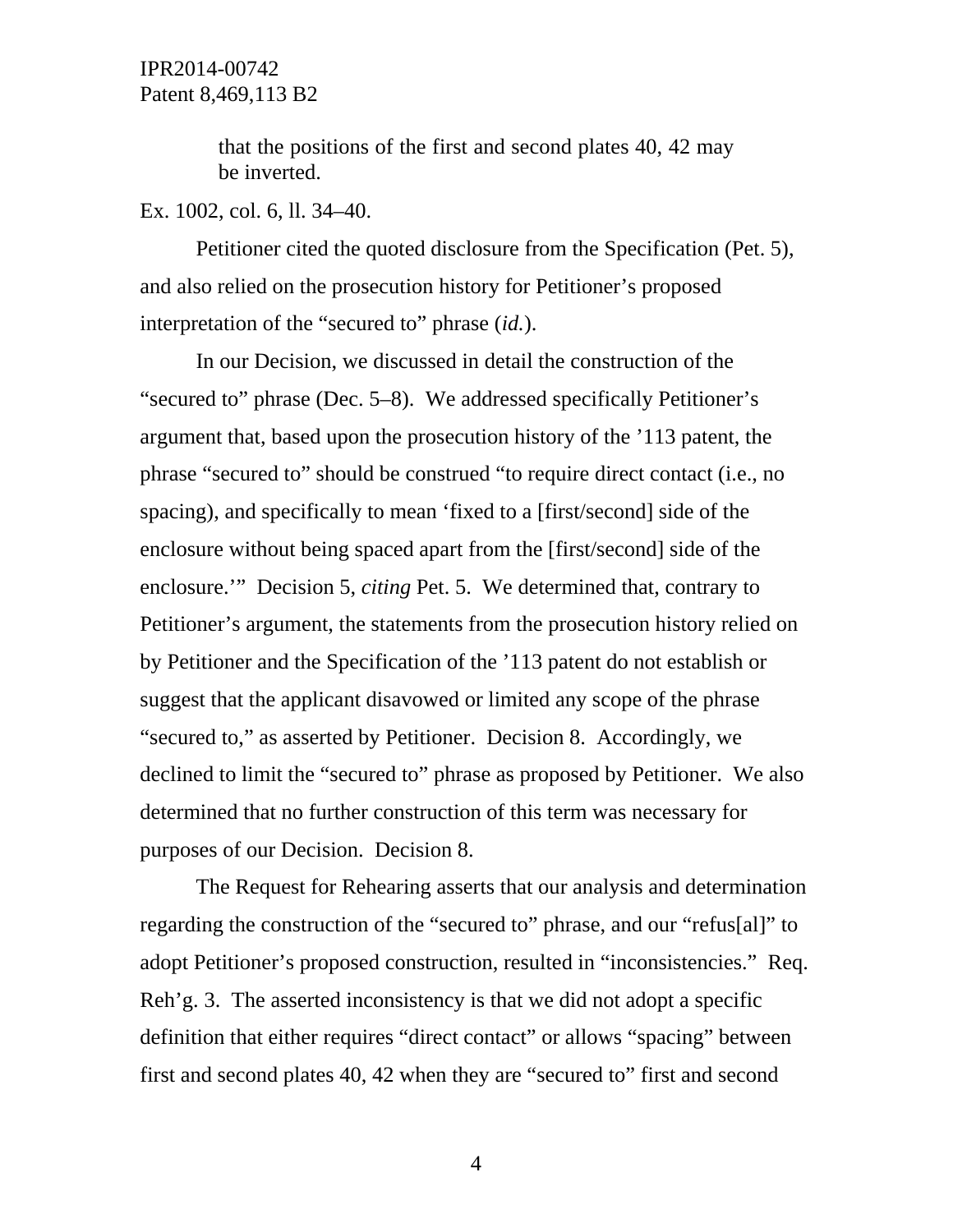sides, respectively, of enclosure 20. *Id.* Petitioner's request for rehearing assumes that the phrase must be interpreted to allow either direct contact or spacing. This assumption is not correct. The broadest reasonable interpretation of the "secured to" phrase requires only that the plates are secured to the enclosure. Whether the plates are in direct contact or indirect contact with the housing, or whether the plates are spaced from the housing, is irrelevant to the construction of the "secured to" phrase. Thus, we are not persuaded that there is any inconsistency, that we abused our discretion, or that we overlooked or misapprehended any matter in our interpretation of the "secured to" phrase.

#### *Broadest Reasonable Construction*

Petitioner asserts that our determination on claim construction violated the requirements of 37 C.F.R. § 100(b), stating that "[a] claim in an unexpired patent shall be given its broadest reasonable construction in light of the specification of the patent in which it appears." Req. Reh'g. 2, n. 1. Our Decision stated the general principles on which our claim construction was based. Decision 4. The general principles we stated are that:

(1) a claim is "given its broadest reasonable construction in light of the specification of the patent in which it appears" (*id.*, *citing* the Office Patent Trial Practice Guide, 77 Fed. Reg. 48,756, 48,764, 48,766 (Aug. 14, 2012) (Claim Construction).); and

(2) "words of the claim will be given their plain and ordinary meaning, unless the plain meaning is inconsistent with the specification. (*id.*, *citing In re Zletz*, 893 F.2d 319, 321 (Fed. Cir. 1989). Thus, we stated, and followed, the requirements of 37 C.F.R. § 100(b).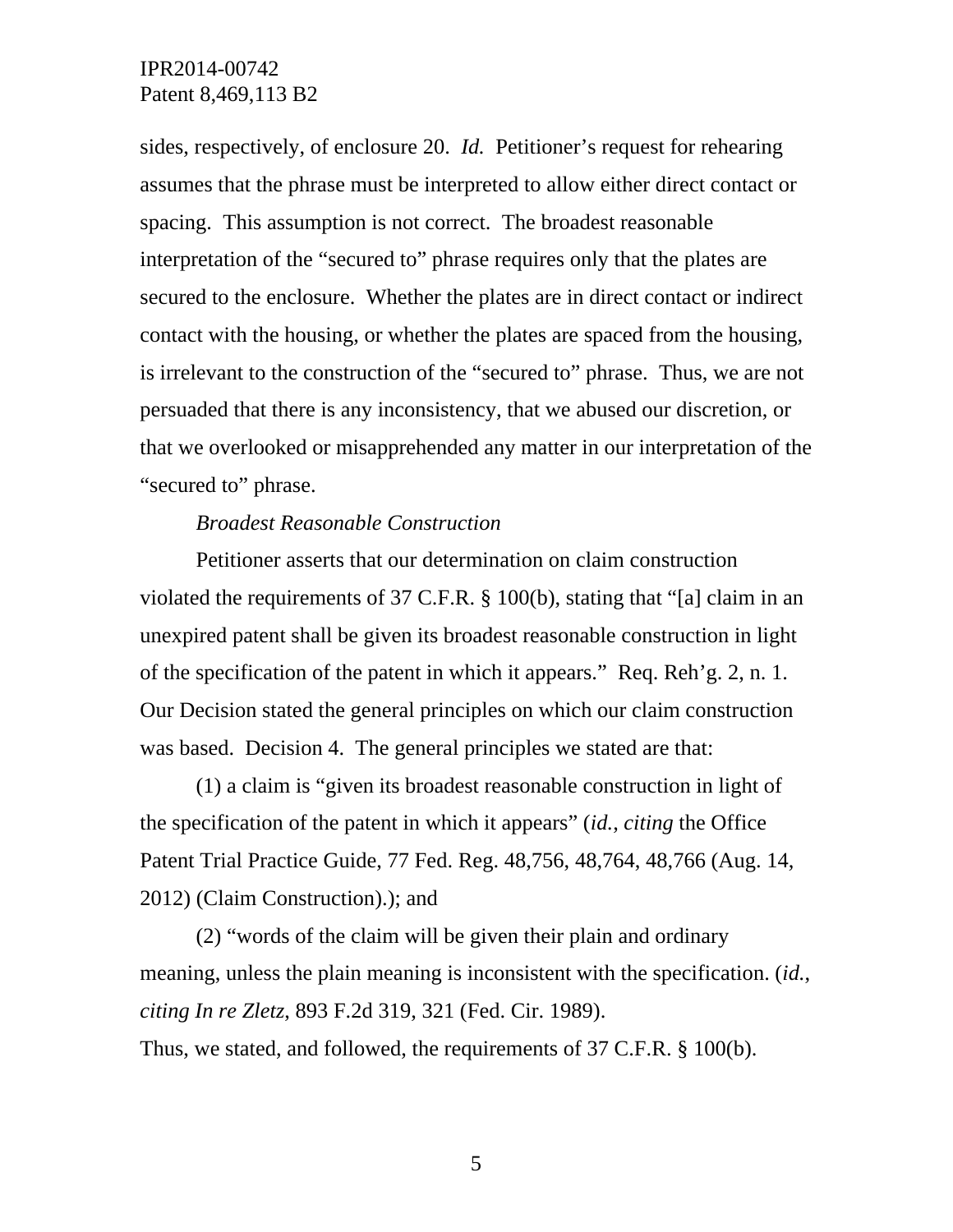Petitioner cites "*Facebook, Inc. v. Pragmatus AV, LLC,* --- Fed.Appx. ---, 2014 WL 4454956 at \*4 (Fed. Cir. 2014)" (Req. Reh'g. 2) asserting that this case is "more on point" than *In re Zletz* cited in our Decision. *Facebook*  is a nonprecedential decision. *See Facebook, Inc. v. Pragmatus AV, LLC*, Nos. 2013-1350, 1351, slip op. at 1 (Fed. Cir. Sep. 11, 2014) ("NOTE: This disposition is nonprecedential.") Federal Circuit Rule 32.1 states: "An opinion or order which is designated as nonprecedential is one determined by the panel issuing it as not adding significantly to the body of law." Federal Circuit Rules, Rule 32.1 (2011).

Consistent with its designation as nonprecedential, *Facebook* does not cite, distinguish, modify, or overrule the precedential *Zletz* decision. In the context of reviewing a decision in an *inter partes* reexamination, the court in *Facebook* restated the basic rule we followed, which is that when the Board reviews a claim in an unexpired patent it "construes the claim under the broadest reasonable interpretation consistent with the specification." We are not persuaded that the nonprecedential *Facebook* decision is "more on point" (Req. Reh'g 2) to our Decision than the authority we cited, and on which we relied. Nor are we persuaded that *Facebook* establishes that we abused our discretion, or overlooked or misapprehended anything in the Petition.

#### *Exhibits 1008 and 1009*

Petitioner asserts that we overlooked its references to Exhibits 1008 and 1009 in our claim construction analysis. Req. Reh'g. 4–5. Petitioner states correctly that it referred to Exhibits 1008 and 1009 on pages 5 and 6 of its Petition.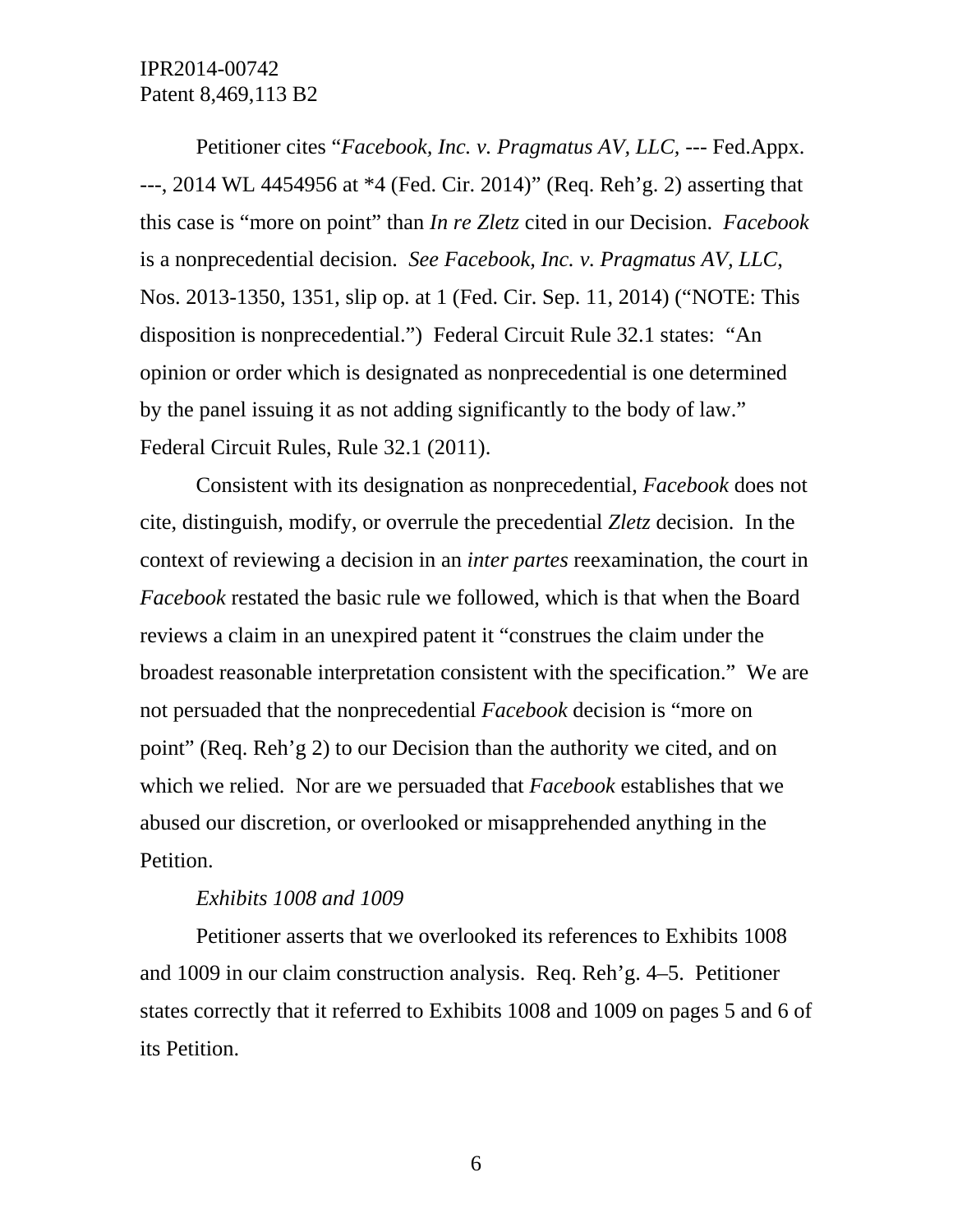In this proceeding, Patent Owner did not propose a specific claim construction for the "secured to" phrase. Patent Owner proposed that the challenged claims in general, and the "secured to" claim phrase in particular, should be given their "plain and ordinary" meaning. Decision 5–6, *citing*  Prelim. Resp. 6. We noted, however, that in discussing the "secured to" phrase Petitioner referred to "patent owner's construction." *Id.* at 28, n. 4, *citing* Pet. 15.

Because Patent Owner did not propose a specific claim construction in this proceeding, we stated that we understood Petitioner's reference to "patent owner's construction" to be a reference to Petitioner's view that Patent Owner inherently adopted a claim construction in asserting infringement against one of Petitioner's products*.* Decision 28, n. 4. In that context, we stated in footnote 4 that "Petitioner has not pointed us to any evidence of a proposed construction [of the "secured to" phrase] that Patent Owner may have asserted." *Id.* We also stated that we were aware that Petitioner has submitted Exhibits 1008–1011 in this proceeding, which are letters between Counsels for the parties relating to an infringement allegation. *Id.* We then over-broadly stated that "Petitioner has not cited to these exhibits in the Petition." This statement was not accurate, to the extent Petitioner has cited to the exhibits in the Petition, but the statement was intended to refer more precisly to the fact that Petitioner had not cited to any specific "patent owner's construction" in these exhibits to establish what Petitioner referred to as "patent owner's construction" (Pet. 15) of the "secured to" phrase.

Exhibit 1008, cited by Petitioner in the Petition, is a letter from counsel for Patent Owner to Petitioner alleging that an "18 inch Hydro Sod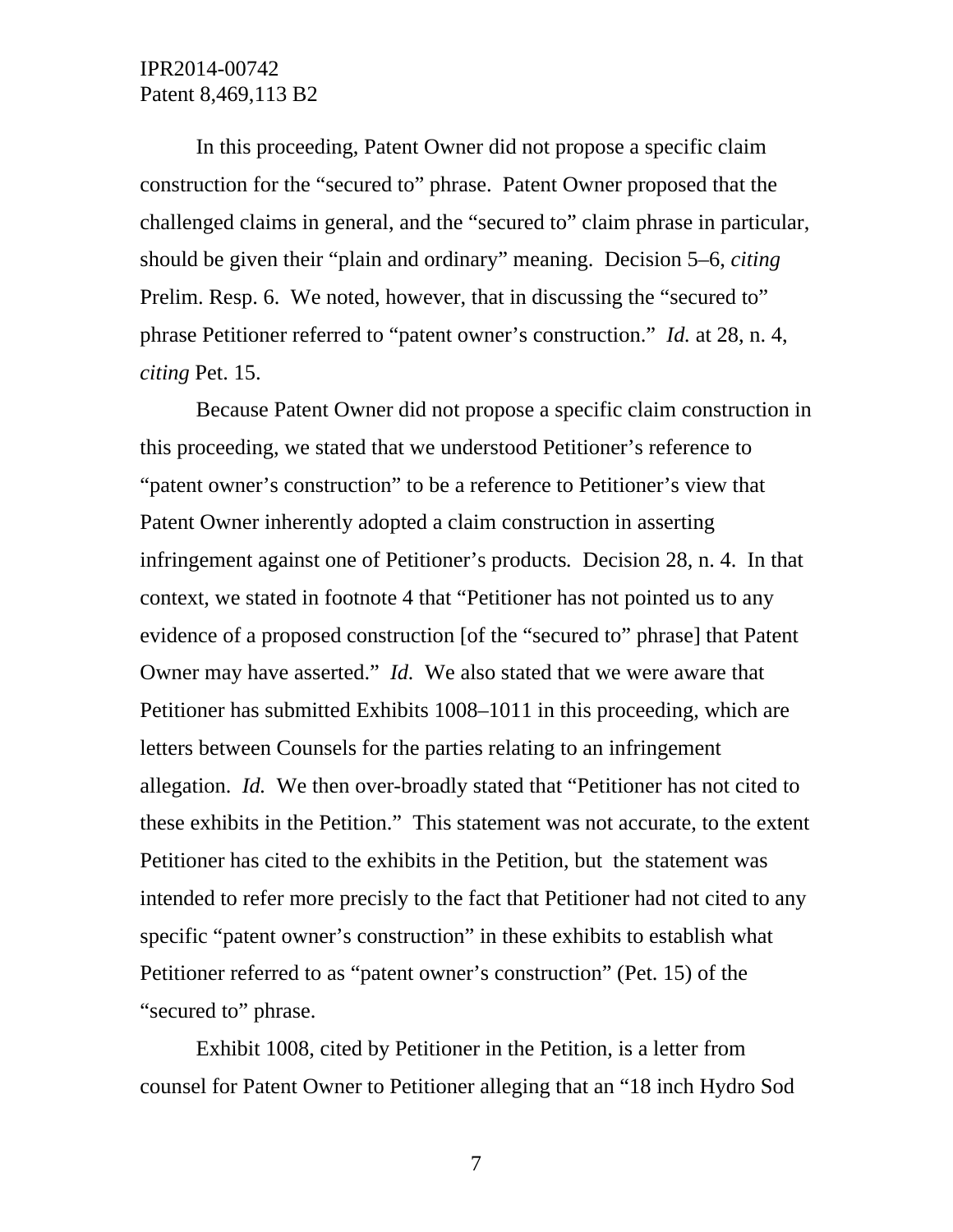Cutter (Model # SC180H)" infringed the '113 patent, and making certain demands to Petitioner. In the context of asserting the enforceable scope of the '113 patent, this letter stated only that "the Sod Cutter infringes at least claim 1 of the '113 patent." Ex. 1008, p. 1. The letter does not assert any specific claim construction for the '113 patent or the "secured to" phrase, and Petitioner did not point us to any specific claim construction by the Patent Owner in Exhibit 1008. Thus, Exhibit 1008 does not establish what Petitioner referred to as "patent owner's construction" of the "secured to" phrase. We also note that claim interpretation in an infringement context in district court may be different from the broadest reasonable interpretation applied in an *inter partes* review. *In re Zletz*, 893 F.2d at 321-22.

Exhibit 1009 is a product brochure for the Sod Cutter Model #SC180H referred to in Exhibit 1008. Exhibit 1009 does not contain a claim interpretation by the Patent Owner. In the Petition, Petitioner refers to a drawing from Exhibit 1009 and, based on *Petitioner's* characterization of this drawing, Petitioner argues that "patent owner contends" that the "secured to" phrase "does not require direct contact and that the patent owner insists that spacing from the [first/second] side of the enclosure is within the claim scope." Pet. 5–6. The point of our comment in footnote 4 of the Decision was that *Petitioner's* speculation, based on Exhibits 1008 and 1009, about *Patent Owner's* claim interpretation in Patent Owner's infringement allegation does not provide persuasive evidence of the proper claim interpretation in this *inter partes* review proceeding, or of Patent Owner's claim construction in this proceeding.

Moreover, Petitioner's argument based on Exhibits 1008 and 1009 is that "the patent owner's expansive construction [in its infringement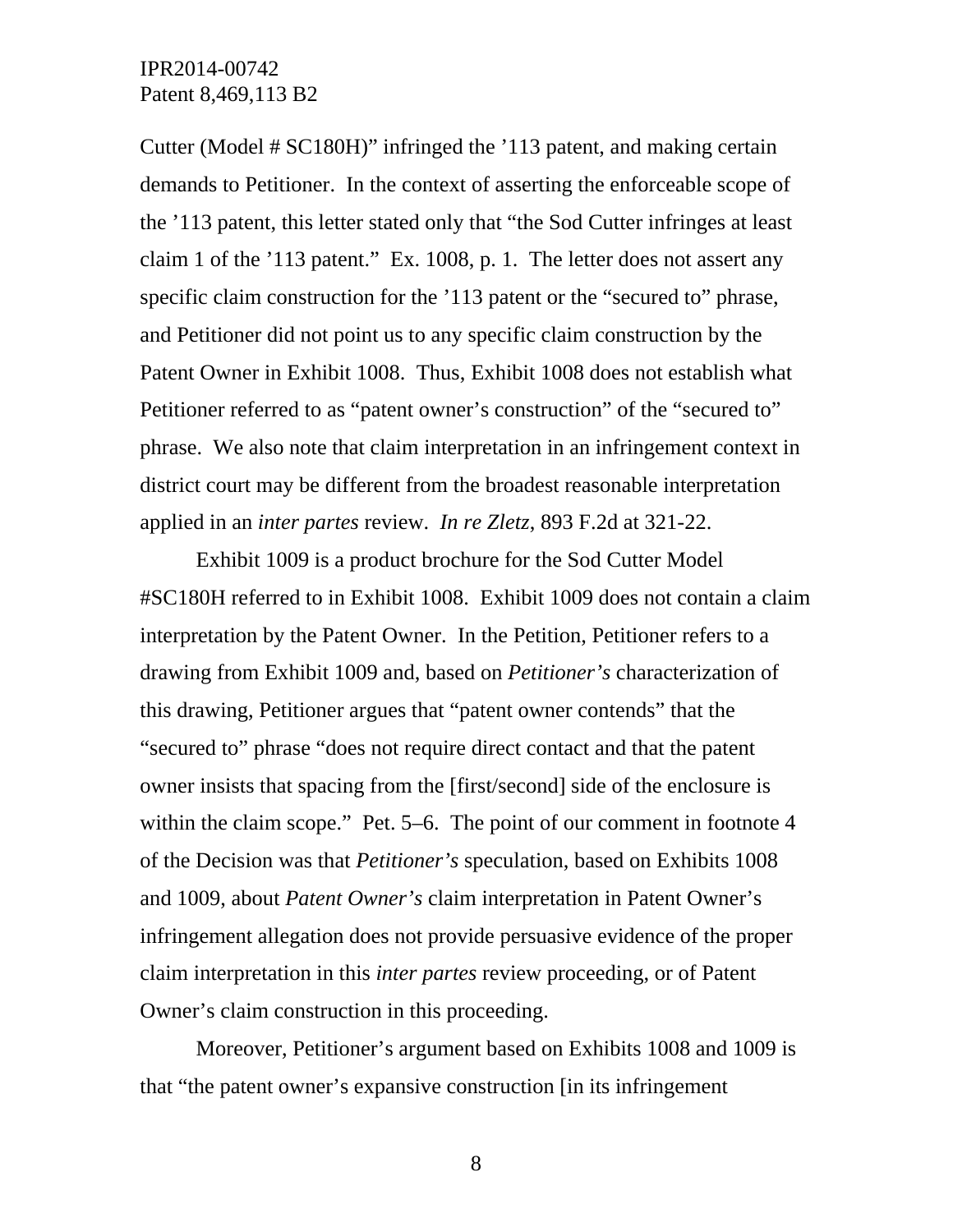allegation] is directly contrary to the prosecution history." Pet. 6. Our Decision considered, and rejected, this argument. Decision 5–8. We stated that, contrary to the Petitioner's argument, the prosecution history does not establish or suggest that the applicant disavowed or limited any scope of the "secured to" phrase. *Id.* at 8. Accordingly, we determined that there was no persuasive evidence that "the phrase 'secured to' in claim 1 requires direct contact without any spacing between the first and second plates and the enclosure." *Id.* We are not persuaded that we misapprehended or overlooked any evidence or argument.

### *Re-argument Based on Hamilton and Groundsman and New Evidence*

The majority of Petitioner's Request for Rehearing is devoted to rearguing that the challenged claims would have been obvious based on Hamilton and Groundsman. Req. Reh'g. 5–15. Petitioner argues that "[t]he failure to institute *inter partes* review based on Hamilton and Groundsman is an abuse of discretion based on a few erroneous conclusions." *Id.* at 6. For example, Petitioner disagrees with our determination that Petitioner did not provide a persuasive explanation for the selective modification of the references. Req. Reh'g. 8, n. 4; *see also*, Decision 29–31 (Petitioner has not provided persuasive reasoning with some rational underpinning to support the legal conclusion of obviousness.) Petitioner points to evidence of its expert Declarant in support of its position, and also points to the fact that "[t]here is no evidence of record that one of ordinary skill in the art would not incorporate/omit elements as proposed." Req. Reh'g. 8. The probative value of the Declarant's opinion that a proposed modification would have been obvious is not enhanced by the fact that the record before us does not contain specific evidence that a person of ordinary skill would *not* make the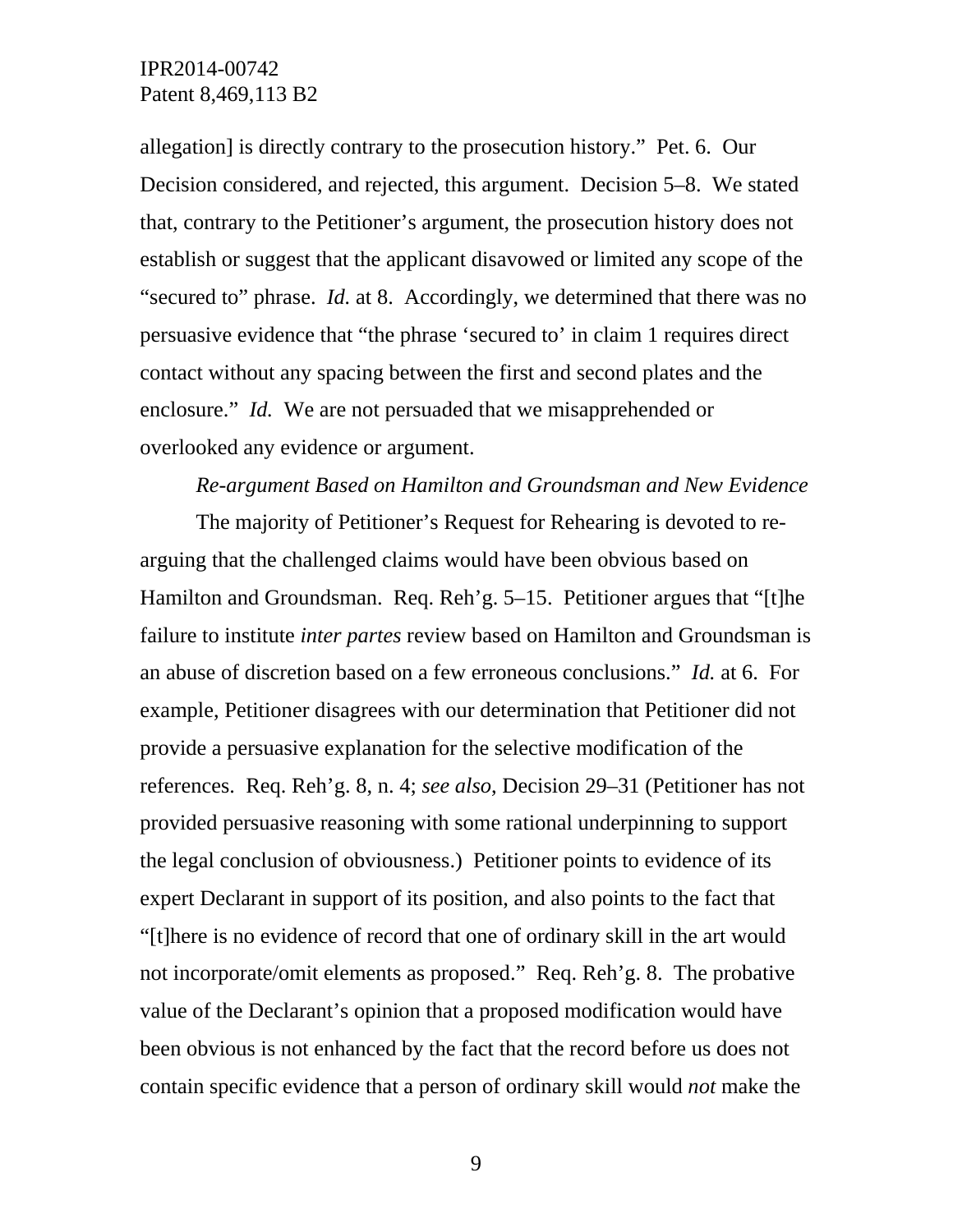proposed modifications. Petitioner bears the burden of establishing a reasonable likelihood of unpatentability of one or more claims. 37 C.F.R.  $§$  42.108(c).

A request for rehearing is not an opportunity to present new arguments or evidence that could have been presented and developed previously. *Mobotix Corp. v. E-Watch, Inc*., Case IPR2013-00255, Paper 15, 4 (PTAB December 3, 2013) ("The Board could not have overlooked a detailed explanation or analysis not presented in the Petition. A rehearing request is not a supplemental petition.") Petitioner presents colored drawings to explain what it refers to as the "nomenclature" it advocated in its Petition and by its Declarant. These colored drawings were not included in its Petition. Moreover, we fully considered and discussed in our Decision the expert declaration on which Petitioner relies. Decision 22–24.

Petitioner's arguments do not persuade us that we overlooked or misapprehended any matter or abused our discretion in our determination based on Hamilton and Groundsman.

#### III. CONCLUSION

For the foregoing reasons, Petitioner has not demonstrated that we abused our discretion in denying institution of an *inter partes* review of claims 1, 5, 6, and 10 of the '113 patent. 37 C.F.R. § 42.71. The request for rehearing is *denied*.